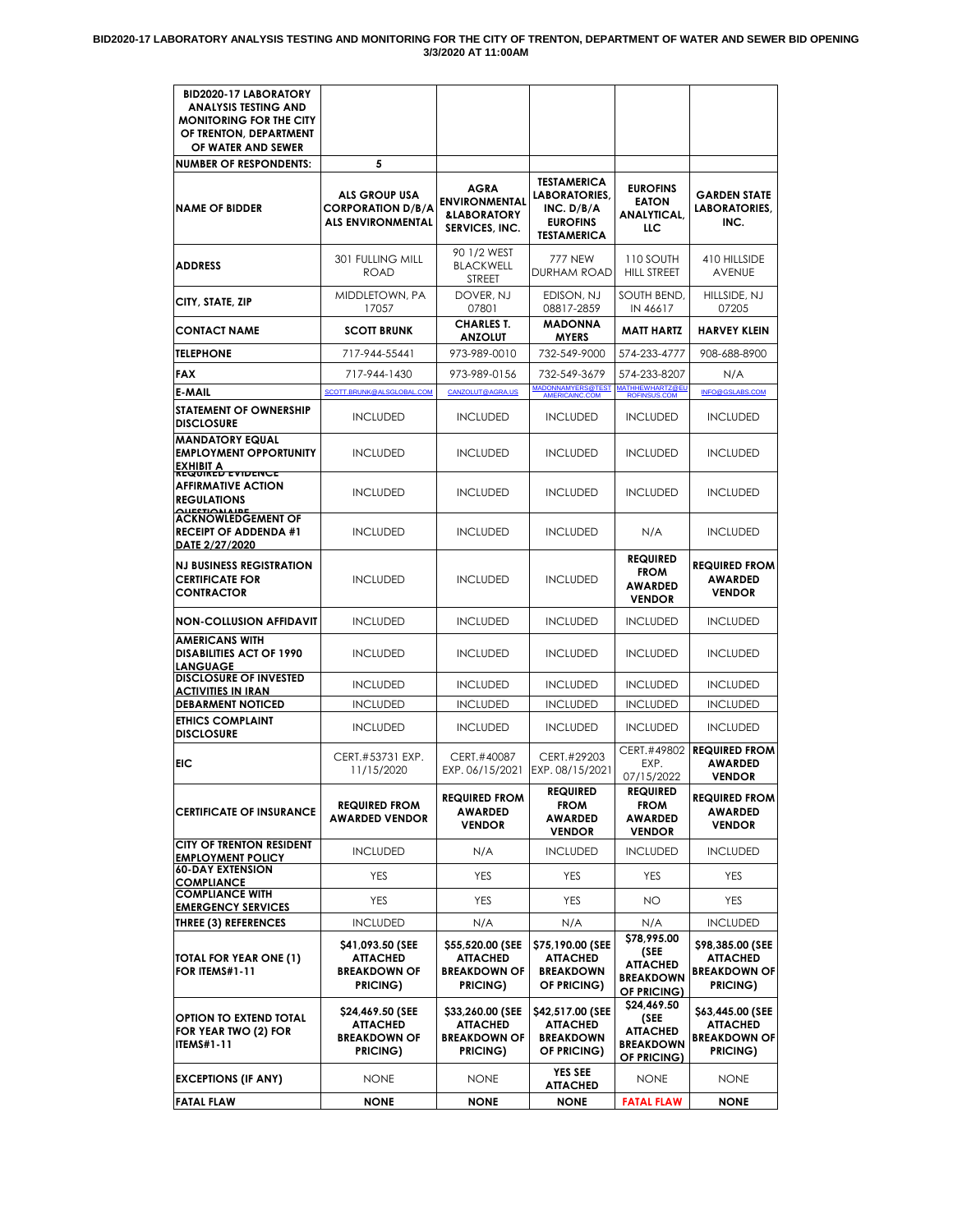

### **YEAR ONE**

I (we) hereby certify that I (we) have read the contract together with the specifications attached. If awarded the contract hereby agree that I (we) shall comply with all of the terms and agreements. I (we) agree to accept one payment after satisfactory completion of service.

| <b>ITEM #</b> | <b>QUANTITY</b>  | <b>DESCRIPTION</b>                                          | <b>UNIT</b><br><b>PRICE</b> | <b>TOTAL</b><br><b>PRICE</b> |
|---------------|------------------|-------------------------------------------------------------|-----------------------------|------------------------------|
|               | 288 tests        | Trihalomethanes Testing                                     | \$40.00                     | \$11,520.00                  |
| 2             | 240 tests        | <b>TOC Testing</b>                                          | \$18.00                     | \$4,320.00                   |
| 3             | 1 test           | Nitrate Testing                                             | \$15.00                     | \$15.00                      |
| 4             | 1 test           | Phase II/V Volatile<br><b>Organic Monitoring</b><br>Testing | \$85.00                     | \$85.00                      |
| 5             | 1 sample<br>set  | IOC's & Secondary<br>Testing                                | \$250.00                    | \$250.00                     |
| 6             | 1 test           | Deionized water                                             | \$371.50                    | \$371.50                     |
| 7             | 288 tests        | <b>Haloacetic Acid Testing</b>                              | \$65.00                     | \$18,720.00                  |
| 8             | 100 tests        | Iron & Manganese<br>Testing                                 | \$16.00                     | \$1,600.00                   |
| 9             | 36 tests         | <b>Total Dissolved Solids</b>                               | \$10.00                     | \$360.00                     |
| 10            | 4 sample<br>sets | Lead & Copper                                               | \$18.00                     | \$72.00                      |
| 11            | 180 tests        | Zinc & Orthophosphate                                       | \$21.00                     | \$3,780.00                   |
|               |                  |                                                             | <b>Total</b>                | \$41,093.50                  |

Respectfully Submitted: stt1 Br

(Signature)

**SCOTT BRUNK** 

(Print Name Above) ALS GROUP USA CORP. DBA ALS ENVIRONMENTAL

(Company)

Person to contact: <u>SCOTT</u> BRUNK

717-944-5541 EXT 3147

Telephone number: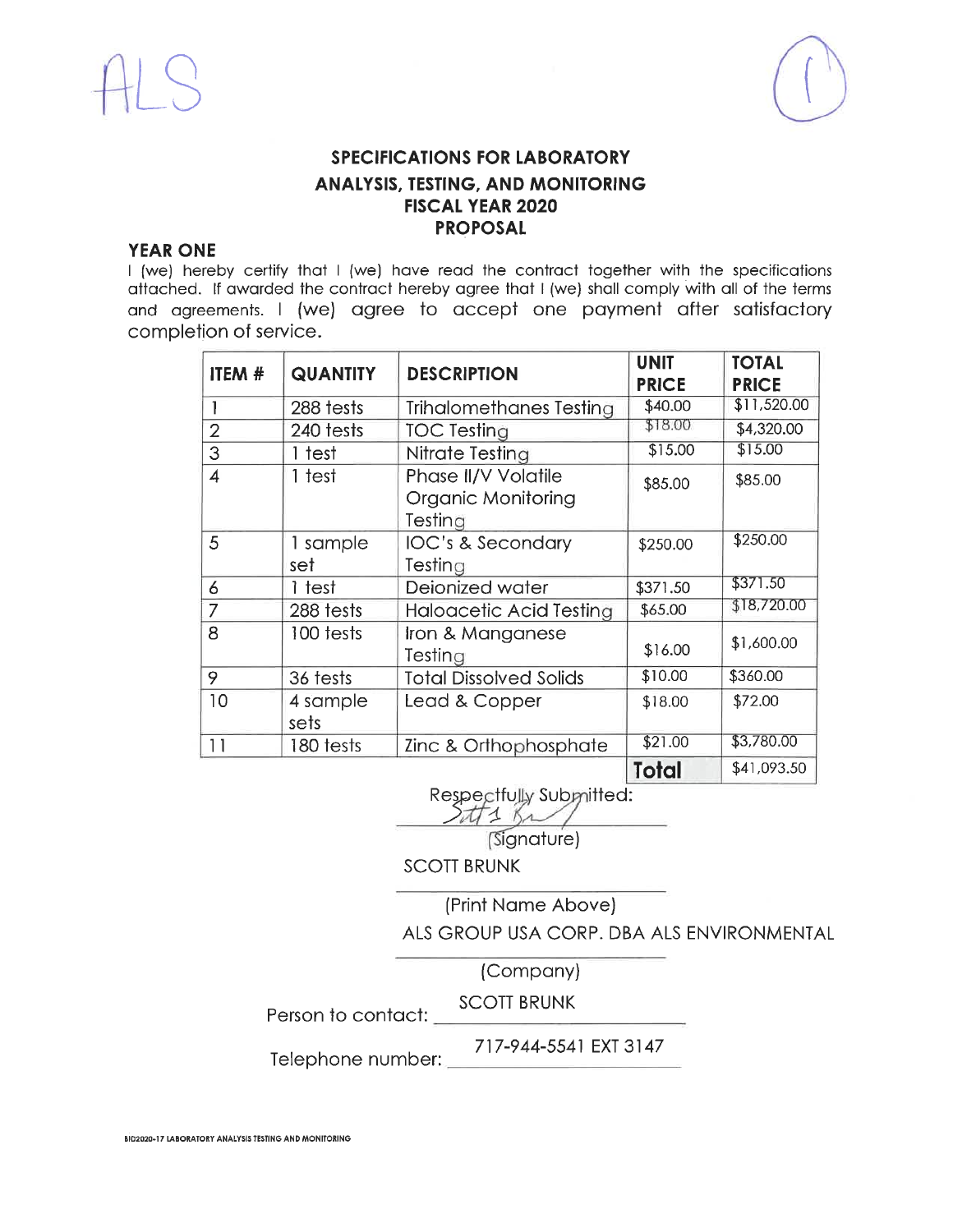

#### **OPTION TO EXTEND ONE (1) YEAR**

I (we) hereby certify that I (we) have read the contract together with the specifications attached. If awarded the contract hereby agree that I (we) shall comply with all of the terms and agreements. I (we) agree to accept one payment after satisfactory completion of service.

| ITEM #         |                  | <b>DESCRIPTION</b><br><b>QUANTITY</b>                |              | <b>TOTAL</b> |
|----------------|------------------|------------------------------------------------------|--------------|--------------|
|                |                  |                                                      | <b>PRICE</b> | <b>PRICE</b> |
|                | 144 tests        | Trihalomethanes Testing                              | \$40.00      | \$5,760.00   |
| $\overline{2}$ | 240 tests        | <b>TOC Testing</b>                                   | \$18.00      | \$4,320.00   |
| 3              | 1 test           | Nitrate Testing                                      | \$15.00      | \$15.00      |
| 4              | 1 test           | Phase II/V Volatile<br>Organic Monitoring<br>Testing | \$85.00      | \$85.00      |
| 5              | 1 sample<br>set  | IOC's & Secondary<br>Testing                         | \$250.00     | \$250.00     |
| 6              | 1 test           | Deionized water                                      | \$371.50     | \$371.50     |
| 7              | 144 tests        | <b>Haloacetic Acid Testing</b>                       | \$65.00      | \$9,360.00   |
| 8              | 6 tests          | Iron & Manganese<br>Testing                          | \$16.00      | \$96.00      |
| 9              | 36 tests         | <b>Total Dissolved Solids</b>                        | \$10.00      | \$360.00     |
| 10             | 4 sample<br>sets | Lead & Copper                                        | \$18.00      | \$72.00      |
| 11             | 180 tests        | Zinc & Orthophosphate                                | \$21.00      | \$3,780.00   |
|                |                  |                                                      | Total        | \$24,469.50  |

Respectfully Submitted:

(Signature)

**SCOTT BRUNK** 

(Print Name Above)

ALS GROUP USA CORP. DBA ALS ENVIRONMENTAL

(Company)

**SCOTT BRUNK** Person to contact:  $\Box$ 

717-944-5541 EXT 3147

Telephone number: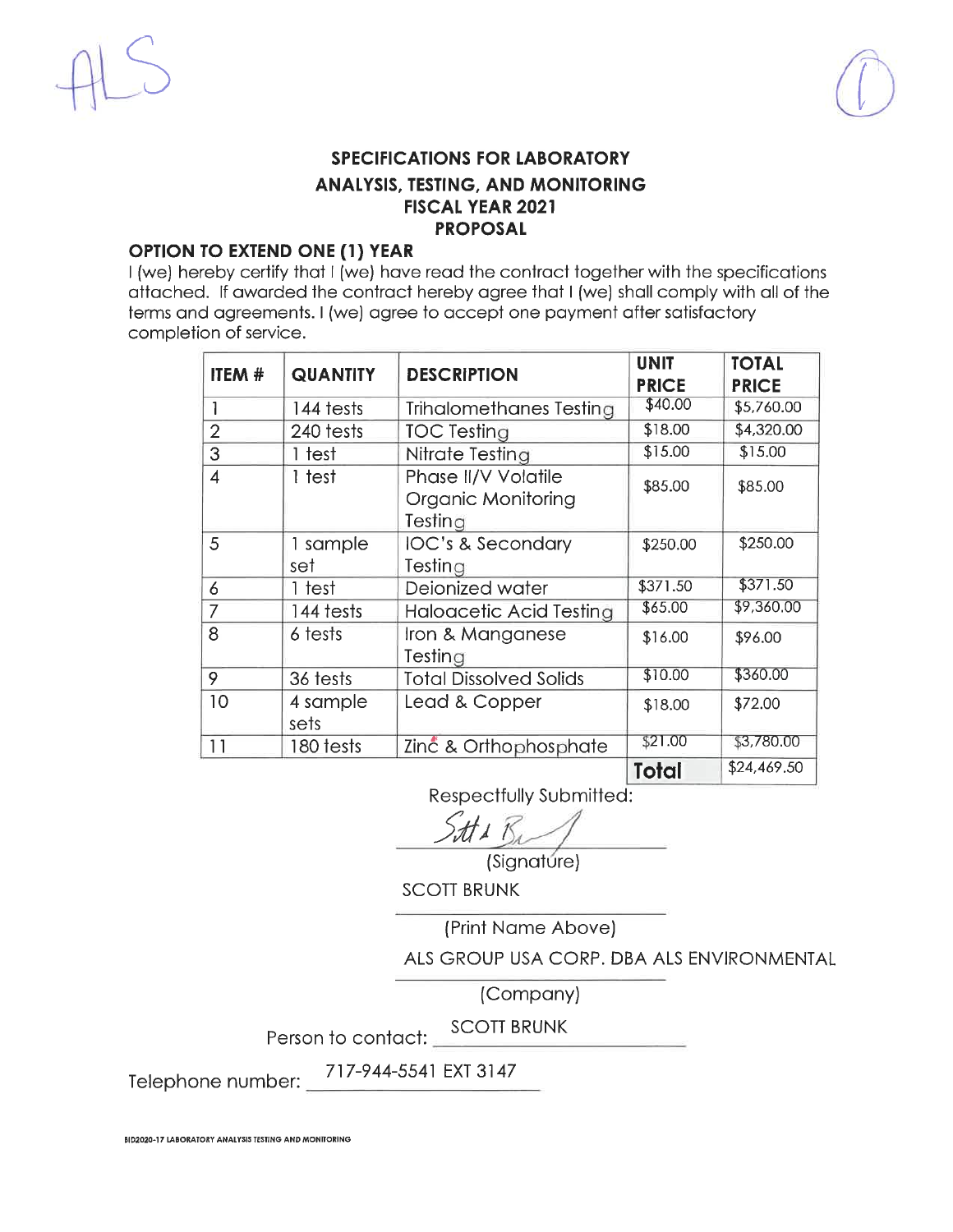



#### **YEAR ONE**

I (we) hereby certify that I (we) have read the contract together with the specifications attached. If awarded the contract hereby agree that I (we) shall comply with all of the terms and agreements. I (we) agree to accept one payment after satisfactory completion of service.

| ITEM #                  | <b>QUANTITY</b>  | <b>DESCRIPTION</b>                                          | <b>UNIT</b><br><b>PRICE</b> | <b>TOTAL</b><br><b>PRICE</b> |
|-------------------------|------------------|-------------------------------------------------------------|-----------------------------|------------------------------|
|                         | 288 tests        | <b>Trihalomethanes Testing</b>                              | 50.00                       | 14400.00                     |
| $\overline{2}$          | 240 tests        | <b>TOC Testing</b>                                          | 27.00                       | 6480.00                      |
| 3                       | 1 test           | Nitrate Testing                                             | 20.00                       | 20.00                        |
| $\overline{\mathbf{4}}$ | 1 test           | Phase II/V Volatile<br><b>Organic Monitoring</b><br>Testing | 110.00                      | 110.00                       |
| 5                       | 1 sample<br>set  | <b>IOC's &amp; Secondary</b><br>Testing                     | 350.00                      | 350.00                       |
| 6                       | 1 test           | Deionized water                                             | 400.00                      | 400.00                       |
| 7                       | 288 tests        | <b>Haloacetic Acid Testing</b>                              | 85.00                       | 24480.00                     |
| 8                       | 100 tests        | Iron & Manganese<br>Testing                                 | 30.00                       | 3000.00                      |
| 9                       | 36 tests         | <b>Total Dissolved Solids</b>                               | 20.00                       | 720.00                       |
| 10                      | 4 sample<br>sets | Lead & Copper                                               | 40.00                       | 160.00                       |
| 11                      | 180 tests        | Zinc & Orthophosphate                                       | 30.00                       | 5400.00                      |
|                         |                  |                                                             | <b>Total</b>                | 55520.00                     |

Respectfully Submitted:

Linear (Signature)

Charles T. Anzolut (Print Name Above)

Agra Environmental and Laboratory Services, Inc.

(Company)

Charles T. Anzolut Person to contact:

Telephone number: 973-989-0010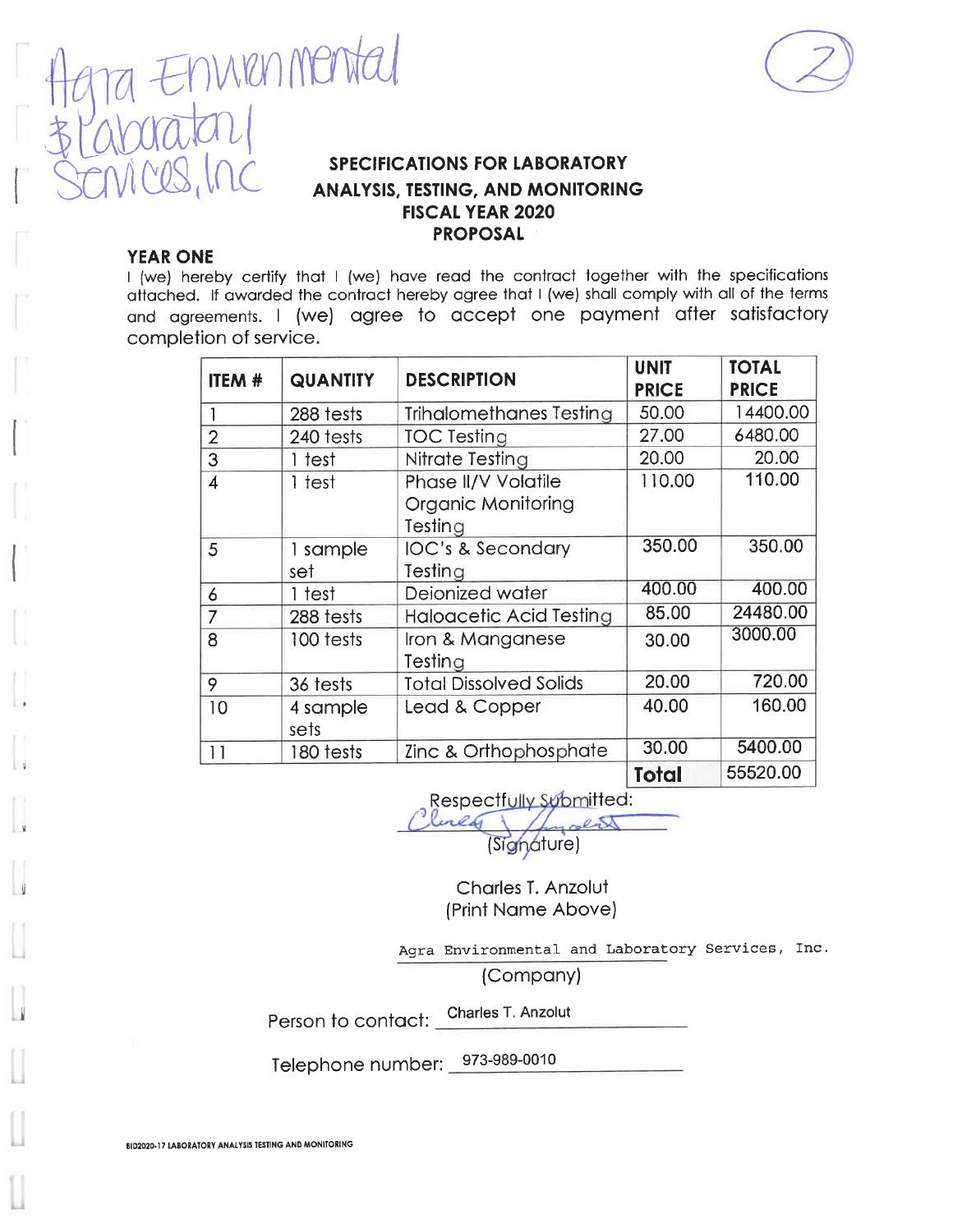

#### **OPTION TO EXTEND ONE (1) YEAR**

virenmenta

I (we) hereby certify that I (we) have read the contract together with the specifications attached. If awarded the contract hereby agree that I (we) shall comply with all of the terms and agreements. I (we) agree to accept one payment after satisfactory completion of service.

|                         | <b>DESCRIPTION</b><br><b>QUANTITY</b> |                                | <b>UNIT</b>  | <b>TOTAL</b> |
|-------------------------|---------------------------------------|--------------------------------|--------------|--------------|
| ITEM #                  |                                       |                                | <b>PRICE</b> | <b>PRICE</b> |
|                         | 144 tests                             | <b>Trihalomethanes Testing</b> | 50.00        | 7200.00      |
| $\overline{2}$          | 240 tests                             | <b>TOC Testing</b>             | 27.00        | 6480.00      |
| 3                       | 1 test                                | Nitrate Testing                | 20.00        | 20.00        |
| $\overline{\mathbf{4}}$ | 1 test                                | Phase II/V Volatile            | 110.00       | 110.00       |
|                         |                                       | <b>Organic Monitoring</b>      |              |              |
|                         |                                       | Testing                        |              |              |
| 5                       | 1 sample                              | <b>IOC's &amp; Secondary</b>   | 350.00       | 350.00       |
|                         | set                                   | Testing                        |              |              |
| 6                       | 1 test                                | Deionized water                | 400.00       | 400.00       |
| 7                       | 144 tests                             | <b>Haloacetic Acid Testing</b> | 85.00        | 12240.00     |
| 8                       | 6 tests                               | Iron & Manganese               |              |              |
|                         |                                       | Testing                        | 30.00        | 180.00       |
| 9                       | 36 tests                              | <b>Total Dissolved Solids</b>  | 20.00        | 720.00       |
| 10                      | 4 sample                              | Lead & Copper                  | 40.00        | 160.00       |
|                         | sets                                  |                                |              |              |
| 11                      | 180 tests                             | Zinc & Orthophosphate          | 30.00        | 5400.00      |
|                         |                                       |                                | <b>Total</b> | 33260.00     |

Respectfully Submitted:

(Signature)

Charles T. Anzolut (Print Name Above)

Agra Environmental and Laboratory Services, Inc. (Company)

Person to contact: Charles T. Anzolut - Special Projects Manager

Telephone number: 973-989-0010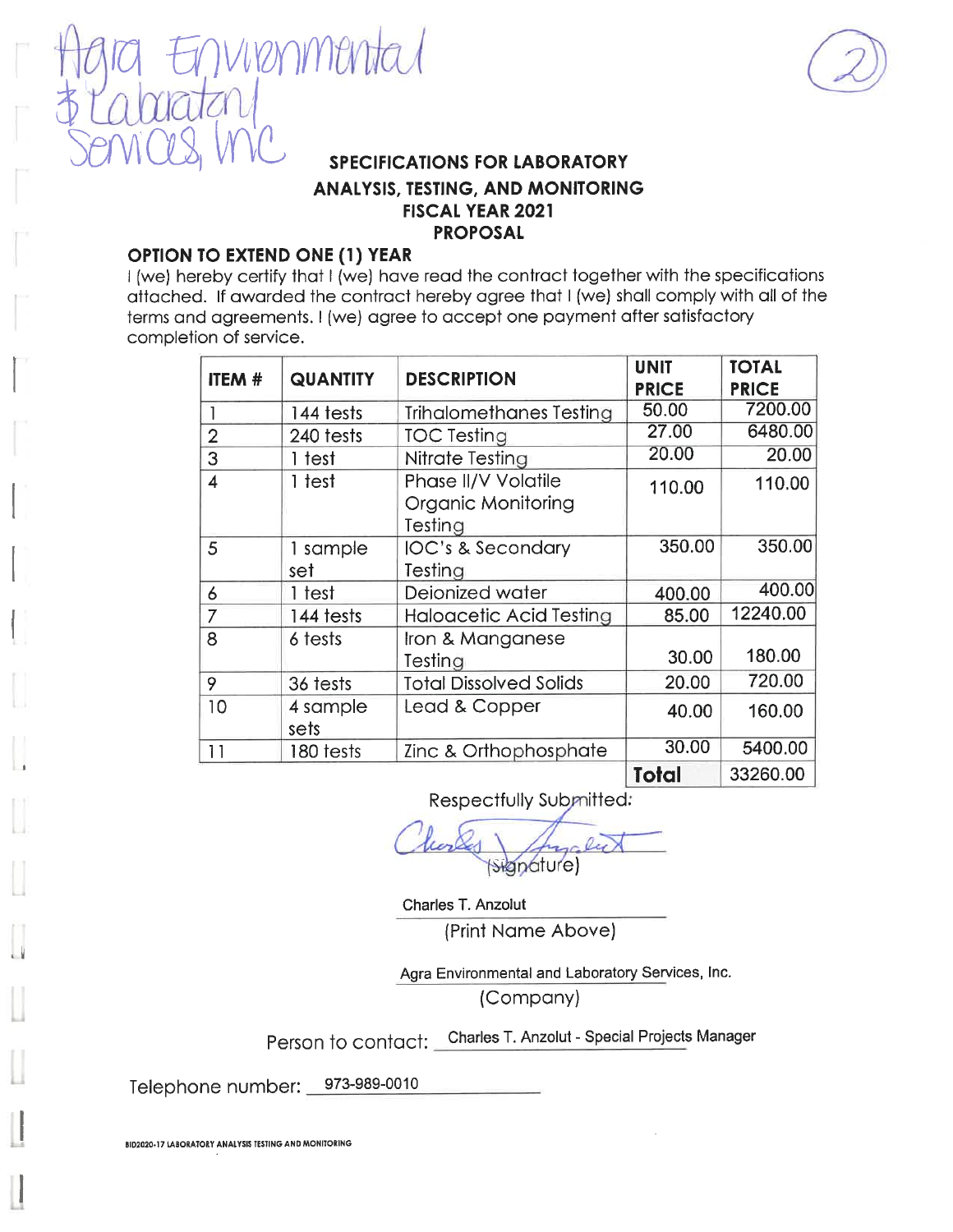



### **YEAR ONE**

I (we) hereby certify that I (we) have read the contract together with the specifications attached. If awarded the contract hereby agree that I (we) shall comply with all of the terms and agreements. I (we) agree to accept one payment after satisfactory completion of service.

| <b>ITEM #</b>  | <b>QUANTITY</b>  | <b>DESCRIPTION</b>                                          | <b>UNIT</b><br><b>PRICE</b> | <b>TOTAL</b><br><b>PRICE</b> |
|----------------|------------------|-------------------------------------------------------------|-----------------------------|------------------------------|
|                | 288 tests        | <b>Trihalomethanes Testing</b>                              | \$90.00                     | \$25,920                     |
| $\overline{2}$ | 240 tests        | <b>TOC Testing</b>                                          | \$25.00                     | \$6,000                      |
| 3              | 1 test           | Nitrate Testing                                             | \$12.00                     | \$12.00                      |
| $\overline{4}$ | 1 test           | <b>Phase II/V Volatile</b><br>Organic Monitoring<br>Testing | \$70.00                     | \$70.00                      |
| 5              | 1 sample<br>set  | IOC's & Secondary<br>Testing                                | \$219.00                    | \$219.00                     |
| 6              | 1 test           | Deionized water                                             | \$36.00                     | \$36.00                      |
| 7              | 288 tests        | Haloacetic Acid Testing                                     | \$125.00                    | \$36,000                     |
| 8              | 100 tests        | Iron & Manganese<br>Testing                                 | \$18.00                     | \$1,800                      |
| 9              | 36 tests         | <b>Total Dissolved Solids</b>                               | \$10.00                     | \$360.00                     |
| 10             | 4 sample<br>sets | Lead & Copper                                               | \$18.00                     | \$72.00                      |
| 11             | 180 tests        | Zinc & Orthophosphate                                       | \$26.00                     | \$4,680                      |
|                |                  |                                                             | <b>Total</b>                | \$75,169                     |

Respectfully Submitted:

(Signature)

Mark Acierno

(Print Name Above)

Eurofins TestAmerica

(Company)

Person to contact: Madonna Myers

Telephone number: (615) 796.1870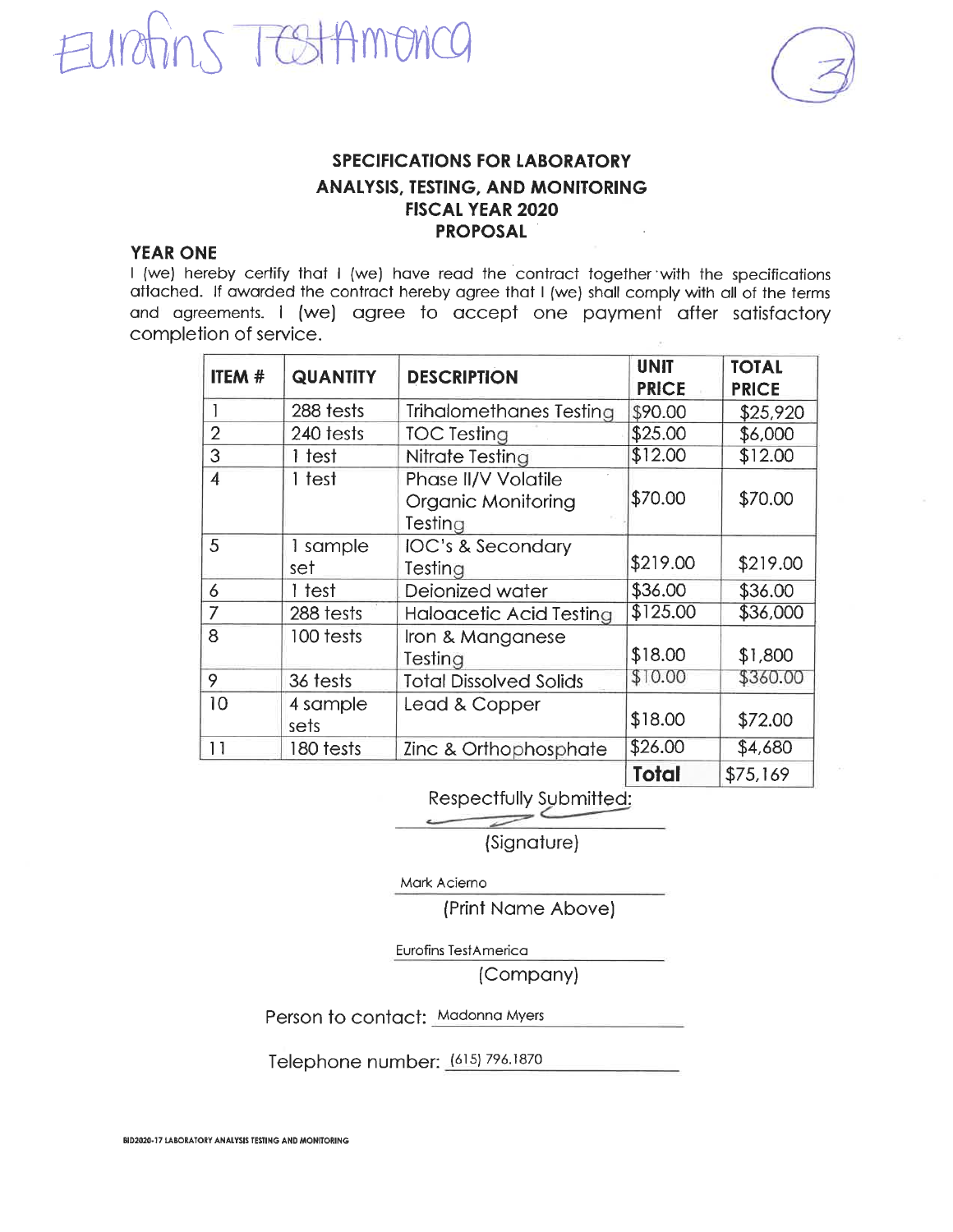



### **OPTION TO EXTEND ONE (1) YEAR**

I (we) hereby certify that I (we) have read the contract together with the specifications attached. If awarded the contract hereby agree that I (we) shall comply with all of the terms and agreements. I (we) agree to accept one payment after satisfactory completion of service.

| ITEM #                  | <b>QUANTITY</b>  | <b>DESCRIPTION</b>                                          | <b>UNIT</b><br><b>PRICE</b> | <b>TOTAL</b><br><b>PRICE</b> |
|-------------------------|------------------|-------------------------------------------------------------|-----------------------------|------------------------------|
|                         | 144 tests        | Trihalomethanes Testing                                     | \$90.00                     | \$12,960                     |
| $\overline{2}$          | 240 tests        | <b>TOC Testing</b>                                          | \$25.00                     | \$6,000                      |
| 3                       | 1 test           | Nitrate Testing                                             | \$12.00                     | \$12.00                      |
| $\overline{\mathbf{4}}$ | 1 test           | Phase II/V Volatile<br><b>Organic Monitoring</b><br>Testing | \$70.00                     | \$70.00                      |
| 5                       | 1 sample<br>set  | IOC's & Secondary<br>Testing                                | \$219.00                    | \$219.00                     |
| 6                       | 1 test           | Deionized water                                             | \$36.00                     | \$36.00                      |
| 7                       | 144 tests        | Haloacetic Acid Testing                                     | \$125.00                    | \$18,000                     |
| 8                       | 6 tests          | Iron & Manganese<br>Testing                                 | \$18.00                     | \$108.00                     |
| 9                       | 36 tests         | <b>Total Dissolved Solids</b>                               | \$10.00                     | \$360.00                     |
| 10                      | 4 sample<br>sets | Lead & Copper                                               | \$18.00                     | \$72.00                      |
| 11                      | 180 tests        | Zinc & Orthophosphate                                       | \$26.00                     | \$4,680.00                   |
|                         |                  |                                                             | Total                       | \$42,517.00                  |

Respectfully Submitted:

(Signature)

Mark Acierno

(Print Name Above)

Eurofins TestAmerica

(Company)

Person to contact: Madonna Myers

Telephone number: (615) 796.1870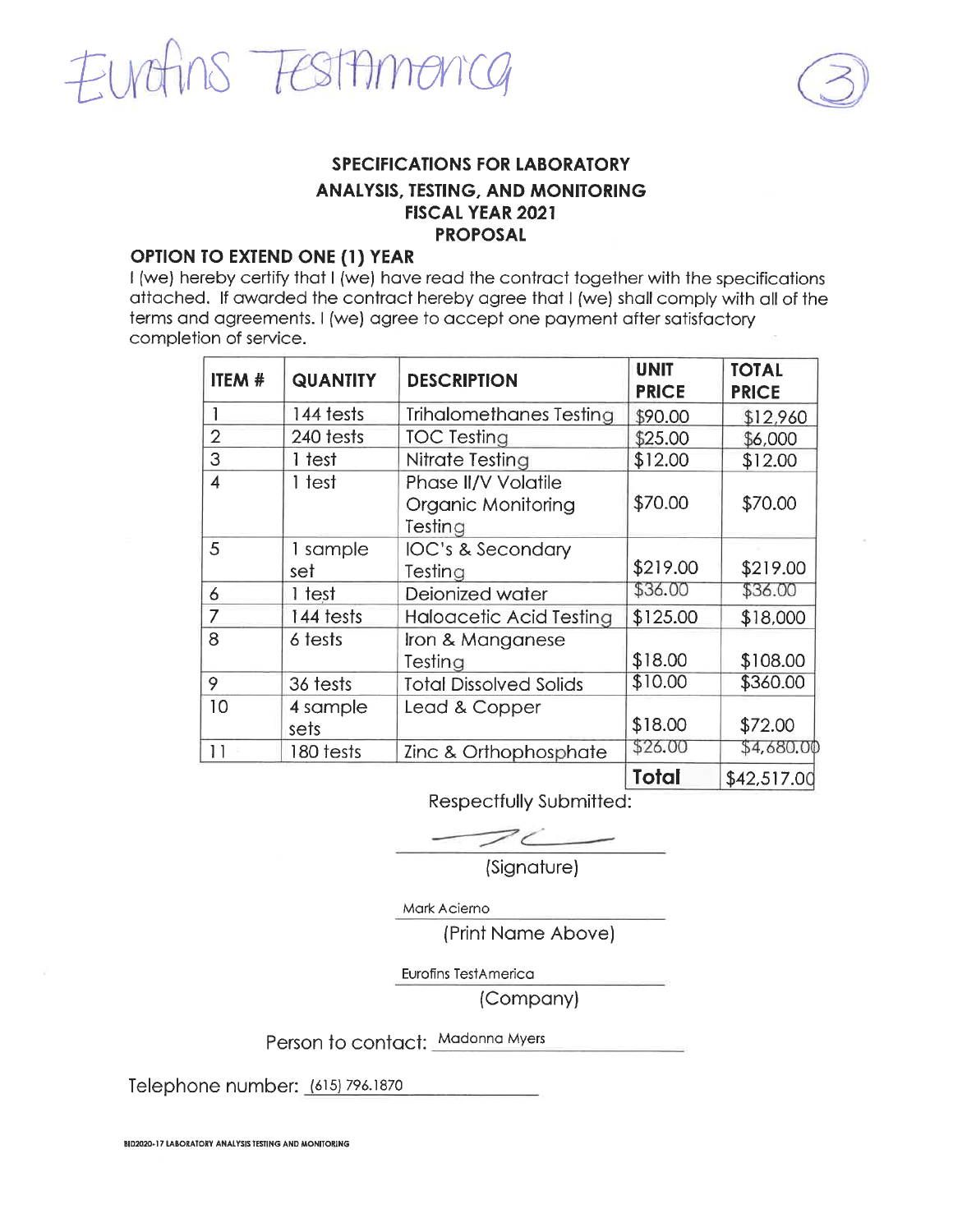#### **EXCEPTIONS** (IF NONE, PLEASE NOTE)

Eurofins TestAmerica believes that indemnification clauses should reflect a fair and equitable

allocation of the risk involved in the work. Eurofins TestAmerica will not accept liability for a

client's negligence. We request that the following phrase be added to the start of the 4th line:

"to the extent".

In addition, Eurofins TestAmerica requests that the following be added at the end of this section:

Notwithstanding anything to the contrary stated elsewhere in this Agreement, Contractor's

maximum liability under this Agreement or any other attachments hereto whether based in

contract, tort, warranty, negligence or otherwise shall not exceed amounts recoverable under the

scope and limits of the insurance required under this Agreement. In no event shall Contractor be

liable to OWNER for any special, indirect, or consequential damages occasioned by the services

performed or by application or use of the reports prepared under this Agreement.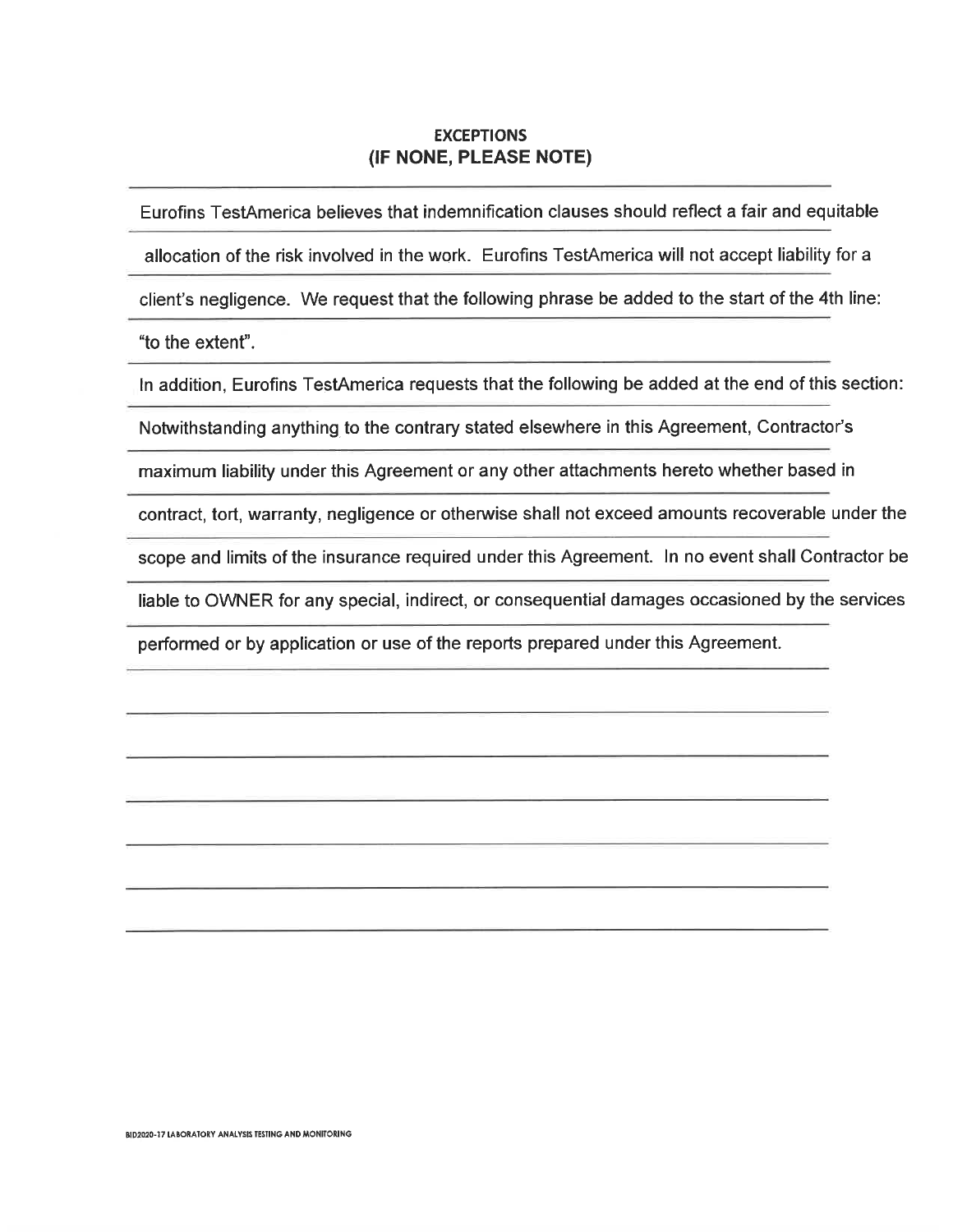



### **YEAR ONE**

I (we) hereby certify that I (we) have read the contract together with the specifications attached. If awarded the contract hereby agree that I (we) shall comply with all of the terms and agreements. I (we) agree to accept one payment after satisfactory completion of service.

| ITEM #         | <b>QUANTITY</b>  | <b>DESCRIPTION</b>                                   | <b>UNIT</b><br><b>PRICE</b> | <b>TOTAL</b><br><b>PRICE</b> |
|----------------|------------------|------------------------------------------------------|-----------------------------|------------------------------|
|                | 288 tests        | <b>Trihalomethanes Testing</b>                       | \$70.00                     | \$20,160                     |
| $\overline{2}$ | 240 tests        | <b>TOC Testing</b>                                   | \$35.00                     | \$8,400                      |
| 3              | 1 test           | Nitrate Testing                                      | \$25.00                     | \$25                         |
| $\overline{4}$ | 1 test           | Phase II/V Volatile<br>Organic Monitoring<br>Testing | \$120.00                    | \$120                        |
| 5              | 1 sample<br>set  | IOC's & Secondary<br>Testing                         | \$280.00                    | \$280                        |
| 6              | 1 test           | Deionized water                                      | \$250.00                    | \$250                        |
| 7              | 288 tests        | <b>Haloacetic Acid Testing</b>                       | \$140.00                    | \$40,320                     |
| 8              | 100 tests        | Iron & Manganese<br>Testing                          | \$25.00                     | \$2,500                      |
| 9              | 36 tests         | <b>Total Dissolved Solids</b>                        | \$15.00                     | \$540                        |
| 10             | 4 sample<br>sets | Lead & Copper                                        | \$25.00                     | \$100                        |
| 11             | 180 tests        | Zinc & Orthophosphate                                | \$35.00                     | \$6,300                      |
|                |                  |                                                      | Total                       | \$78,995                     |

Respectfully Submitted:

(Signature)

Matt Hartz (Print Name Above)

Eurofins Eaton Analytical, LLC (Company)

Person to contact: Ron Milke, Account Manager

Telephone number: 215-499-4578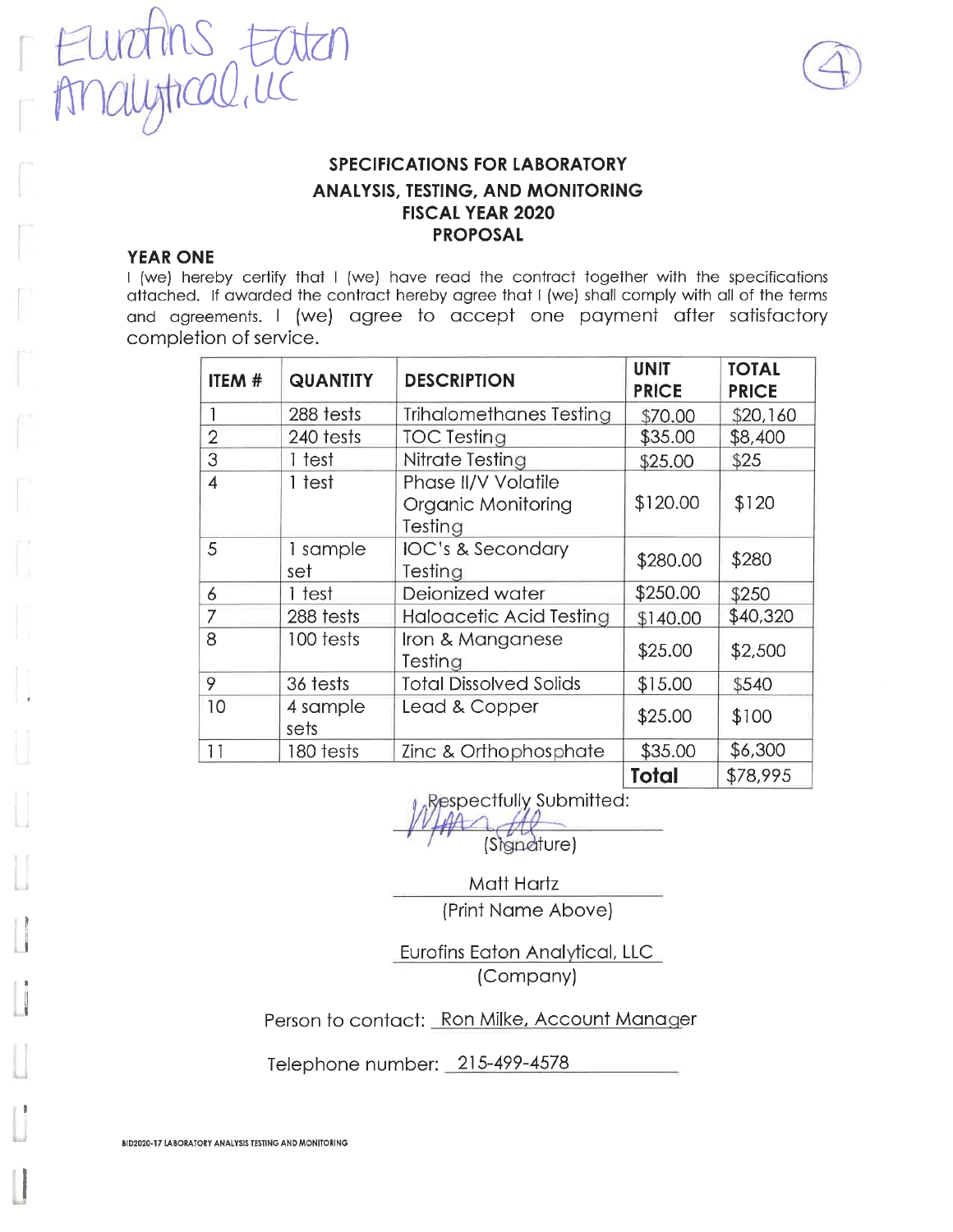

### **OPTION TO EXTEND ONE (1) YEAR**

Eurotins E

I (we) hereby certify that I (we) have read the contract together with the specifications attached. If awarded the contract hereby agree that I (we) shall comply with all of the terms and agreements. I (we) agree to accept one payment after satisfactory completion of service.

| <b>ITEM #</b>  | <b>QUANTITY</b>  | <b>DESCRIPTION</b>                                          | <b>UNIT</b><br><b>PRICE</b> | <b>TOTAL</b><br><b>PRICE</b> |
|----------------|------------------|-------------------------------------------------------------|-----------------------------|------------------------------|
|                | 144 tests        | Trihalomethanes Testing                                     | \$70.00                     | \$10,080                     |
| $\overline{2}$ | 240 tests        | <b>TOC Testing</b>                                          | \$35.00                     | \$8,400                      |
| 3              | 1 test           | Nitrate Testing                                             | \$25.00                     | \$25                         |
| 4              | 1 test           | Phase II/V Volatile<br><b>Organic Monitoring</b><br>Testing | \$120.00                    | \$120                        |
| 5              | 1 sample<br>set  | IOC's & Secondary<br>Testing                                | \$280.00                    | \$280                        |
| 6              | 1 test           | Deionized water                                             | \$250.00                    | \$250                        |
| 7              | 144 tests        | Haloacetic Acid Testing                                     | \$140.00                    | \$20,160                     |
| 8              | 6 tests          | Iron & Manganese<br>Testing                                 | \$25.00                     | \$150                        |
| 9              | 36 tests         | <b>Total Dissolved Solids</b>                               | \$15.00                     | \$540                        |
| 10             | 4 sample<br>sets | Lead & Copper                                               | \$25.00                     | \$100                        |
| 11             | 180 tests        | Zinc & Orthophosphate                                       | \$35.00                     | \$6,300                      |
|                |                  |                                                             | Total                       | \$46,405                     |

Respectfully Submitted:

(Signature)

Matt Hartz (Print Name Above)

Eurofins Eaton Analytical, LLC (Company)

Person to contact: Ron Milke, Account Manager

Telephone number: 215-499-4578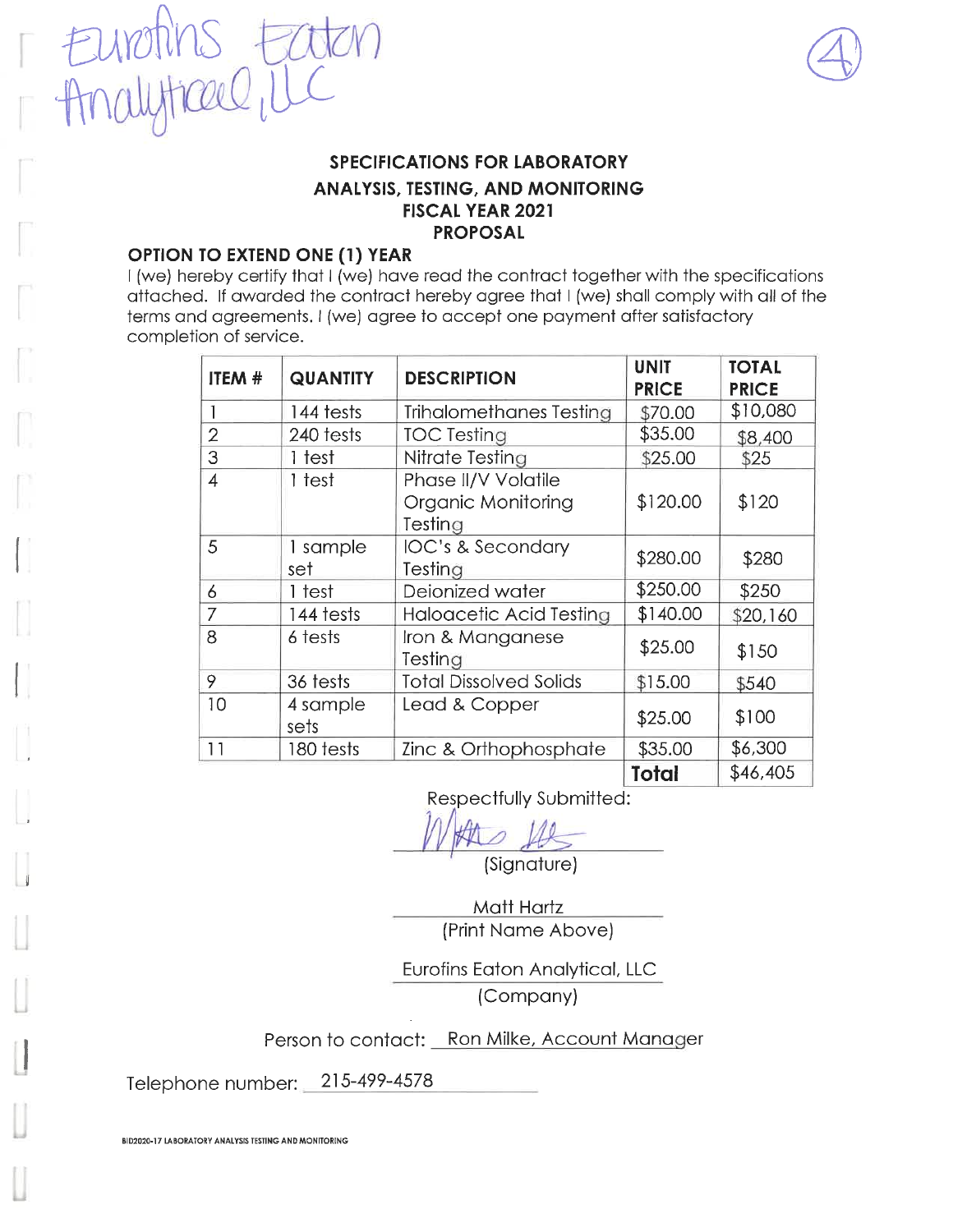



#### **YEAR ONE**

I (we) hereby certify that I (we) have read the contract together with the specifications attached. If awarded the contract hereby agree that I (we) shall comply with all of the terms and agreements. I (we) agree to accept one payment after satisfactory completion of service.

| <b>ITEM #</b>  | <b>QUANTITY</b>  | <b>DESCRIPTION</b>                                   | <b>UNIT</b><br><b>PRICE</b>                       | <b>TOTAL</b><br><b>PRICE</b>         |  |
|----------------|------------------|------------------------------------------------------|---------------------------------------------------|--------------------------------------|--|
|                | 288 tests        | Trihalomethanes Testing                              | \$65.00                                           | \$18,720.00                          |  |
| $\overline{2}$ | 240 tests        | <b>TOC Testing</b>                                   | \$35.00                                           | \$8,400.00                           |  |
| 3              | 1 test           | Nitrate Testing                                      | \$35.00                                           | \$35.00                              |  |
| $\overline{4}$ | 1 test           | Phase II/V Volatile<br>Organic Monitoring<br>Testing | \$85.00                                           | \$85.00                              |  |
| 5              | 1 sample<br>set  | <b>IOC's &amp; Secondary</b><br>Testing              | \$250.00                                          | \$250.00                             |  |
| 6              | 1 test           | Deionized water                                      | \$275.00                                          | \$275.00                             |  |
| 7              | 288 tests        | Haloacetic Acid Testing                              | \$145.00                                          | \$41,760.00                          |  |
| 8              | 100 tests        | Iron & Manganese<br>Testing                          | \$50.00                                           | \$5,000.00                           |  |
| 9              | 36 tests         | <b>Total Dissolved Solids</b>                        | \$35.00                                           | \$1,260.00                           |  |
| 10             | 4 sample<br>sets | Lead & Copper                                        | $$50.00$ /sample<br>$$2,500.00$ per quarter of 50 | \$10,000.00 per year of 100 samples. |  |
| 11             | 180 tests        | Zinc & Orthophosphate                                | \$70.00                                           | \$12,600.00                          |  |
|                |                  |                                                      | Total                                             | \$98,385.00                          |  |

Respectfully Submitted (Signature)

Harvey Klein

(Print Name Above)

Garden State Laboratories, Inc.

(Company)

Person to contact: Harvey Klein

Telephone number: 908-688-8900